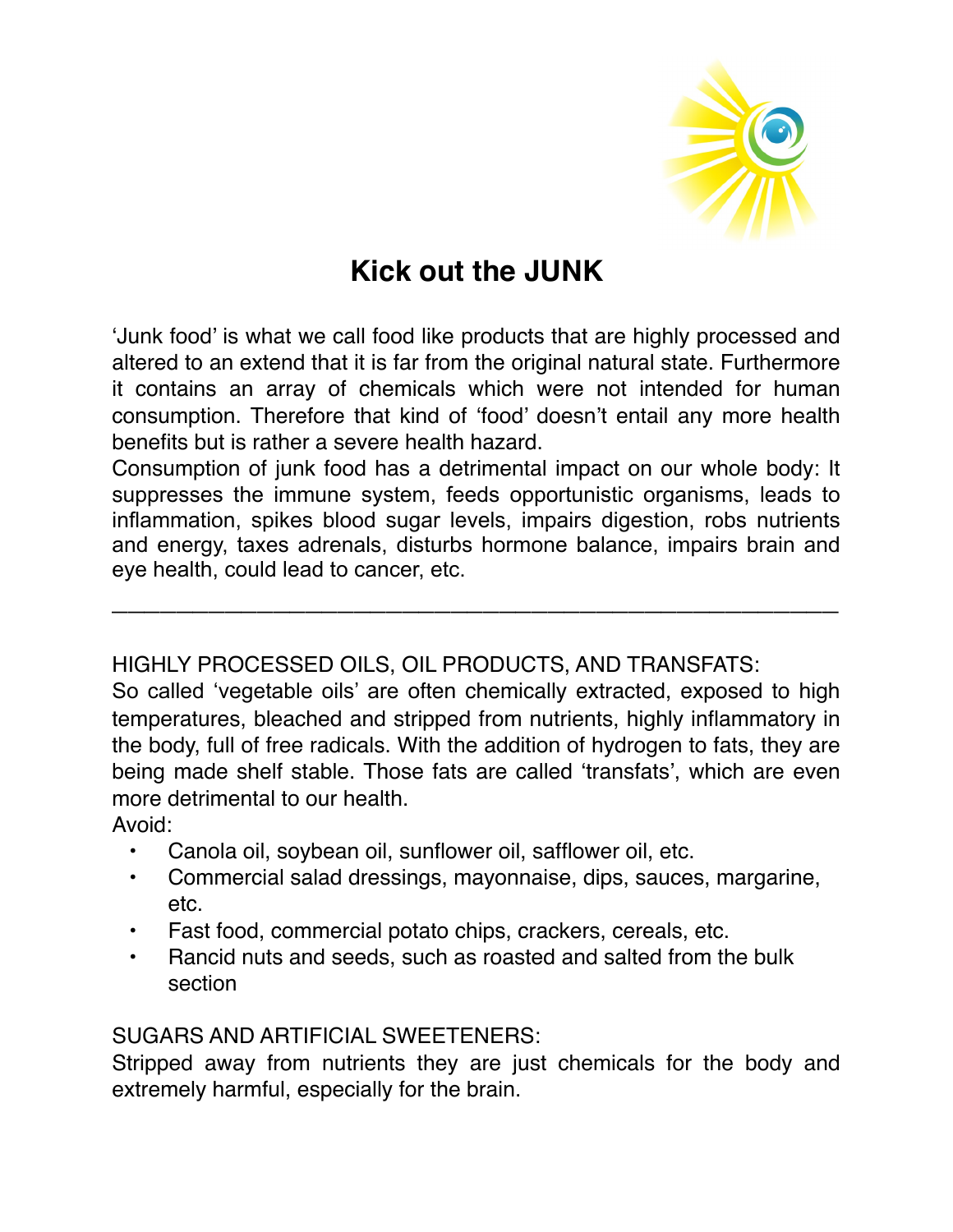

Avoid:

- White table sugar, high-fructose corn syrup, sucrose, glucose, fructose, etc.
- Aspartame, Splenda, NutraSweet, Equal, Acesulfame-K, etc.

## UNHEALTHY DRINKS:

Sugary, caffeinated and alcoholic beverages don't count for daily intake of liquids. They are highly addictive and can lead to anxiety and impair healthy sleep.

- Pops, sodas, lemonades leach calcium out of bones
- Commercial juices are pasteurized and contain additives. They also spike the blood sugar like crazy.
- Coffee and energy drinks tax the adrenals, rob our tissues of nutrients, and cause havoc in our digestive system.
- Alcoholic beverages are like sugar in the body. They feed yeast and are hard for the liver and adrenals.

# GLUTEN CONTAINING GRAINS AND PRODUCTS:

Very difficult to digest, inflammatory and 'sticky' in the body. Commercial wheat is genetically modified to increase yield and is furthermore full of chemicals.

Avoid:

- Commercial gluten, barley, rye, kamut, and gluten-contaminated oats
- Watch processed foods, dressings, soy sauce, meats, for added gluten

Unadaltured \*grains such as the wild ancestors of our modern wheat, such as Einkorn and spelt usually don't cause such a detrimental immune system reaction. They are more nutritious and have a milder effect on the blood sugar. They are consumed best in fermented form (sourdough).

*\*Consume these only if your digestive system isn't compromised and you don't experience any adverse symptoms.*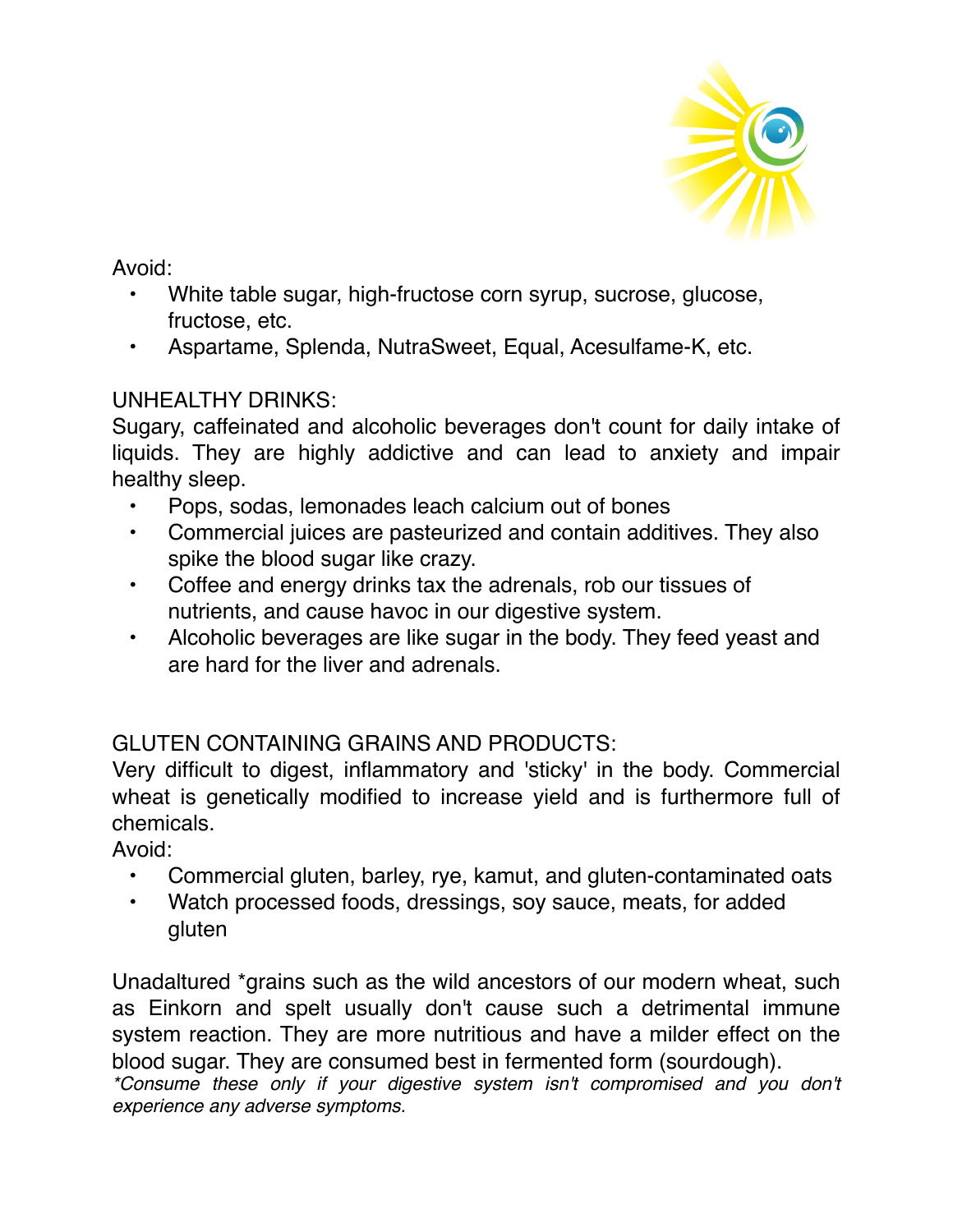

### ARTIFICIAL ADDITIVES:

By simply not consuming any processed foods (and by selecting your restaurant food carefully) you can avoid these chemicals. Avoid:

- MSG, preservatives, colouring, nitrites, butylated hydroxyanisole (BHA), potassium bromate, etc.
- Basically anything that has a number (Like E 221) or anything that you can't pronounce, such as:
- *- Sodium nitrate preservative in processed meats*
- *- Sodium sulfite (E221) for preservative, colouring and flavouring in some dried food and wine*
- *- Man made fats (addition of hydrogen to vegetable oils —> called partially hydrogenated vegetable oils = transfats)*
- *- Butylated hydroxyanisole (BHA) and butylated hydrozyttoluene (BHT) are preservatives found in cereals, chewing gum, potato chips, and vegetable oils.*
- *- Food colouring (like Red 30, Yellow 6, caramel colouring)*
- *- MSG = excitotoxin, over-exited the brain cells, damages eyes*
- *- Potassium bromate (to increase volume in flours) even small amounts in bread can be very toxic*

## COMMERCIAL ANIMAL PRODUCTS:

They are from animals who have been raised in inhumane conditions, without the proper environment and the healthy feed they deserve. These products usually contain hormones and antibiotics, and they lack nutrients we would get from healthy happy animals. Furthermore they're also more acidic and inflammatory than from naturally raised animals. Avoid:

- - All commercial meat, eggs, and farmed fish
	- Especially commercially cured and smoked meats and fish which contain nitrates. Processed luncheon meats contain additives and table salt.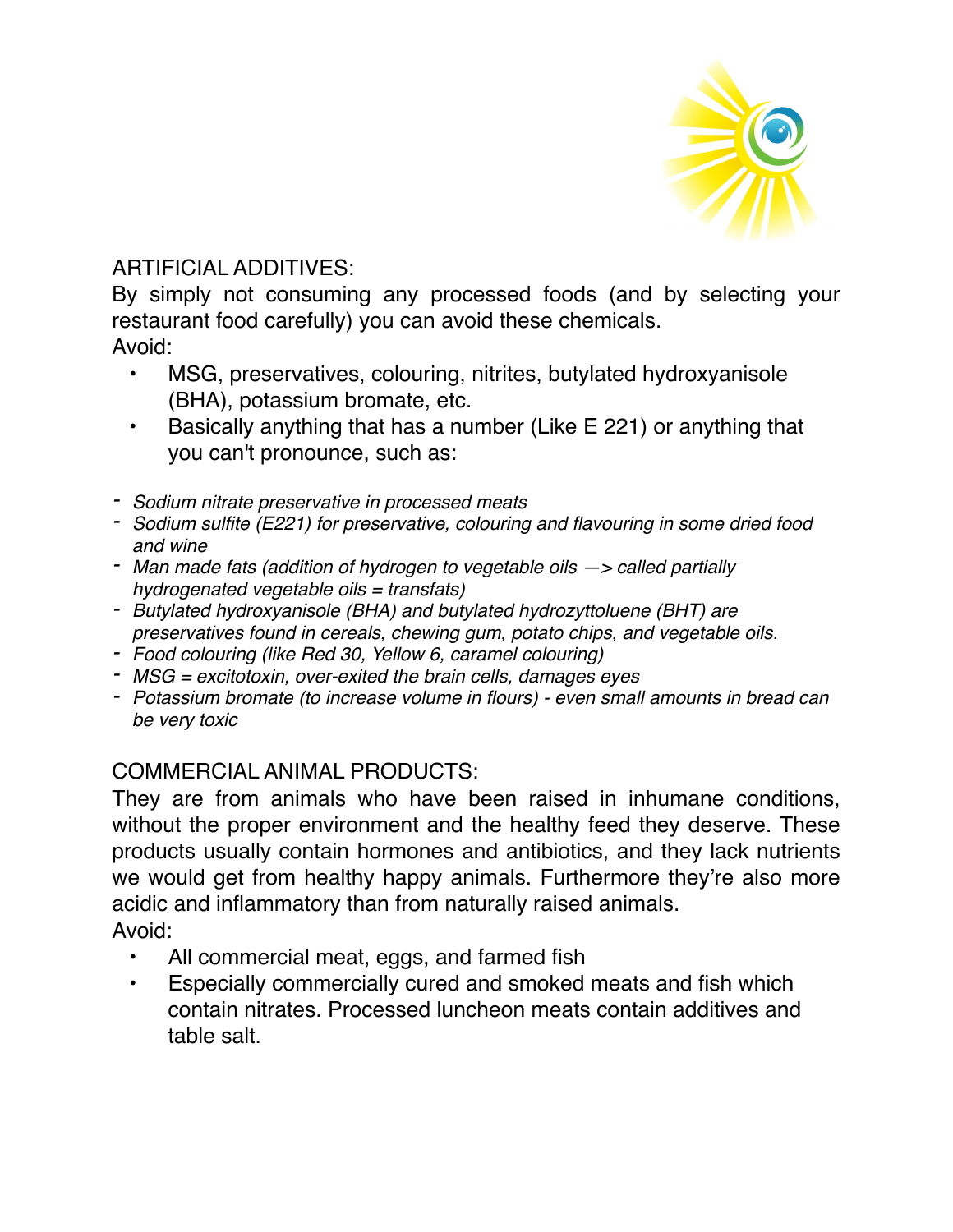

Commercial dairy is highly processed, pasteurized, and contains hormones and antibiotics. Leads to inflammation, yeast growth, and mucus in the body. Many people cannot digest dairy well, especially pasteurized dairy. Avoid:

- Commercial milk, yoghurt, cheese, cream, butter, etc.
- Especially half-fat, low calorie dairy products (high in artificial sweeteners and fillers)
- Milk powder (oxidized!)

## TABLE SALT:

Salt is NOT unhealthy, IF you eat REAL SALT. Avoid:

- White table salt is not a wholesome salt anymore but just sodium hydrochloride (leads to water retention and other problems in the body)
- Iodized salt (sodium chloride with added iodine)
- This kind of salt is used in processed foods (so one more reason to avoid processed foods)

## PROCESSED SOY PRODUCTS:

Soy milk and tofu are advertised as health products. However, there is no health benefit in eating highly processed and GMO soy products. Non-GMO and properly fermented soy products consumed in moderation are fine (if there's no allergy to soy), such as gluten free soy sauce, miso, natto, and tempeh.

Avoid:

• Highly processed soy based dairy and meat substitutes such as tofu, soy milk, soy burgers, TVP (textured vegetable protein), soy mayonnaise, soy yoghurt, soy ice cream, etc.